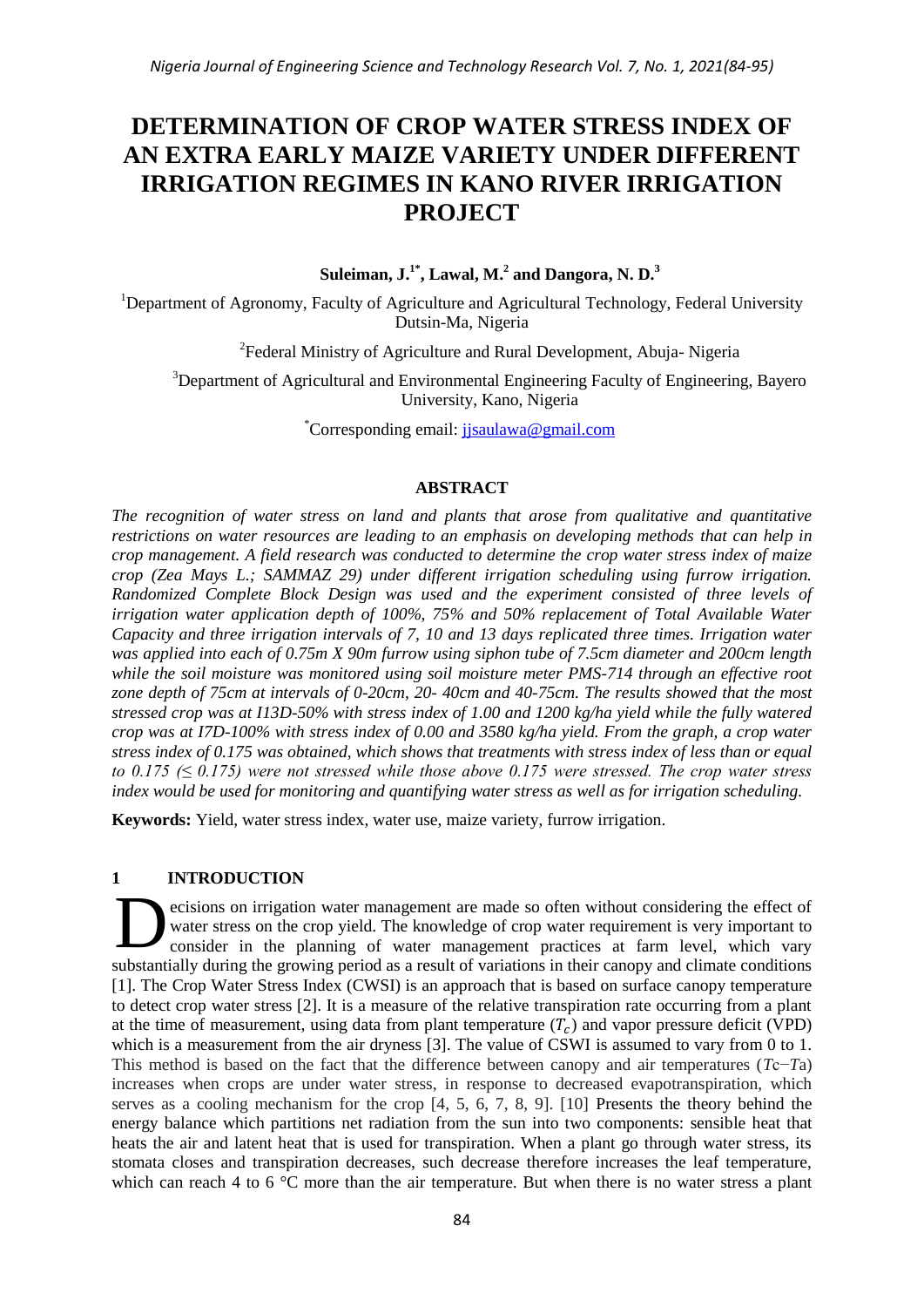transpires completely, and the leaf temperature fluctuates from 1 to 4° C less than the air temperature. So in this case, the CWSI is zero. In case of high water deficit, transpiration from the leaves is drastically reduced with simultaneous increase in leaf temperature; when the plant is dead or is not transpiring for a long time, the *CSWI* is one [11]. [12] Developed the Crop Water Stress Index (*CWSI)*, as an empirical method used to quantify the humidity tension in crops under arid conditions, which first depends on the determination of two baselines (with or without water stress). The baselines are specific for the crop and are influenced by the climate [13]. [10] Modified the CWSI method by including more variables such as vapor pressure deficit ( $VPD$ ), net radiation ( $R_n$ ) and aerodynamic resistance  $(r_a)$ , in order to obtain a better theoretical prediction of the effect of climate on the crop temperature. Maize is fairly sensitive to water stress [14, 15]. Varieties with higher yielding are more sensitive to water stress than varieties with low yielding [16]. The most suitable crops varieties for deficit irrigation are those with short growing season and also tolerant to drought [17]. When mean daily temperatures during the growing season are greater than 20°C, early grain varieties take 80 to 110 days and medium varieties 110 to 140 days to mature [18]. Over application of irrigation water relative to crop needs can results in problems like wastages of water and energy, increased labor, water logging, increased soil salinity, erosion, decreased in soil aeration and surface and ground water quality problems associated with nutrients, pesticides, and pathogens while under application of irrigation water stress the plant all of which result to retardation of crop growth and development and consequently yield reduction. Detailed information is therefore needed in order to provide farmers with efficient method of water management that will reduce plant stress and wastage of water by farmers. The study was aimed at determining the crop water stress index of an extra early maize variety under different irrigation intervals and irrigation depths using furrow irrigation in Kano river irrigation project. Such an index would definitely aid proper irrigation scheduling and also serve as a tool to quantify stress and the effect of other environmental parameters affecting stress and plant temperature.

# **2 STUDY AREA**

The study was conducted during the dry season of 2013/2014 at the Irrigation Research Station of the Institute for Agricultural Research Kadawa in Kano River Irrigation Project, Garun-Mallam Local Government area of Kano State. The Kano River Irrigation Project is one of the largest irrigation projects in Nigeria which lies between latitude  $11^{\circ}$  30' to  $12^{\circ}$  03' N, longitude 08 $^{\circ}$  30' to 09 $^{\circ}$ 40' E and 486 m above sea level within the Hadejia Jama'are River Basin, covering an area of about 75, 000 hectares. The average weather data of the study site are presented in Table 1.

| Parameter                           | $15^{\text{th}}$ | Month |       | $15^{\text{th}}$ |
|-------------------------------------|------------------|-------|-------|------------------|
|                                     | February         | March | April | May              |
| Maximum Temperature $({}^{\circ}C)$ | 34.4             | 36.2  | 38.2  | 36.5             |
| Minimum Temperature $({}^{\circ}C)$ | 20.6             | 22.4  | 26.1  | 23.9             |
| Relative humidity (%)               | 24               | 21    | 32    | 31               |
| Wind speed (km/day)                 | 162              | 189   | 197   | 181              |
| Sunshine hour (hr)                  | 111              | 12.0  | 10.9  |                  |

Table 1. Average weather data for the study period in 2013/2014 season

Source: meteorological station of Kadawa irrigation research station.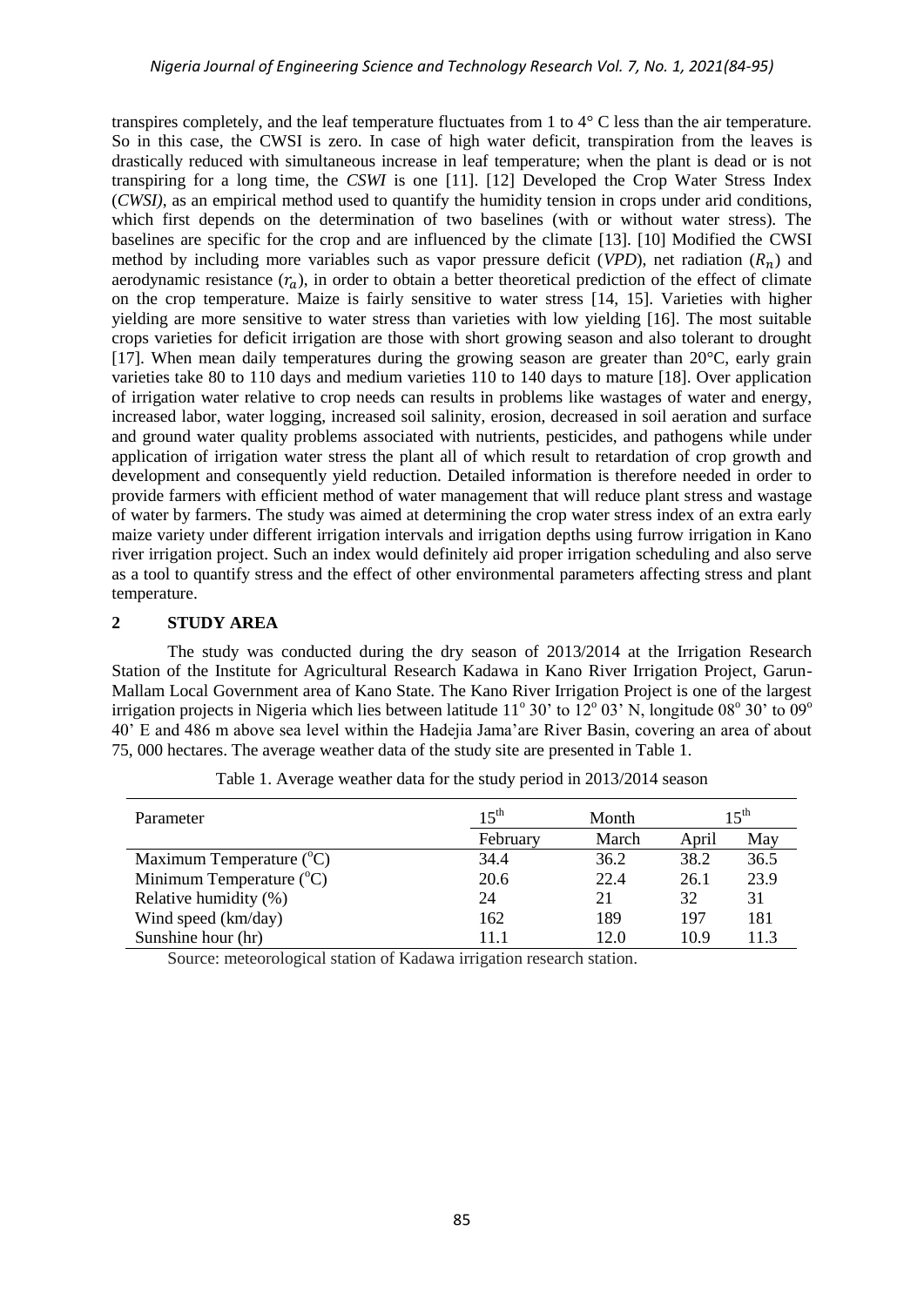

Figure 1. Map of Nigeria showing Kano State Figure 2. Map of Kano showing Garun-mallam



Figure 3. Maps of Africa and Nigeria, showing the location of Kadawa Irrigation Research Station

# **3 MATERIALS AND METHOD**

# **3.1 Soil Physical Properties**

The physical properties of the soil at the experimental field were determined through soil sampling and were taken to the Soil Laboratory for analysis. An effective root depth of 0.75m (75cm) was considered for maize crop in this study as recommended by [19, 20] at an incremental depths of 0 -20 cm, 20 -40 cm and 40 -75 cm. For physical properties, soil samples were taken from 0-20, 20-40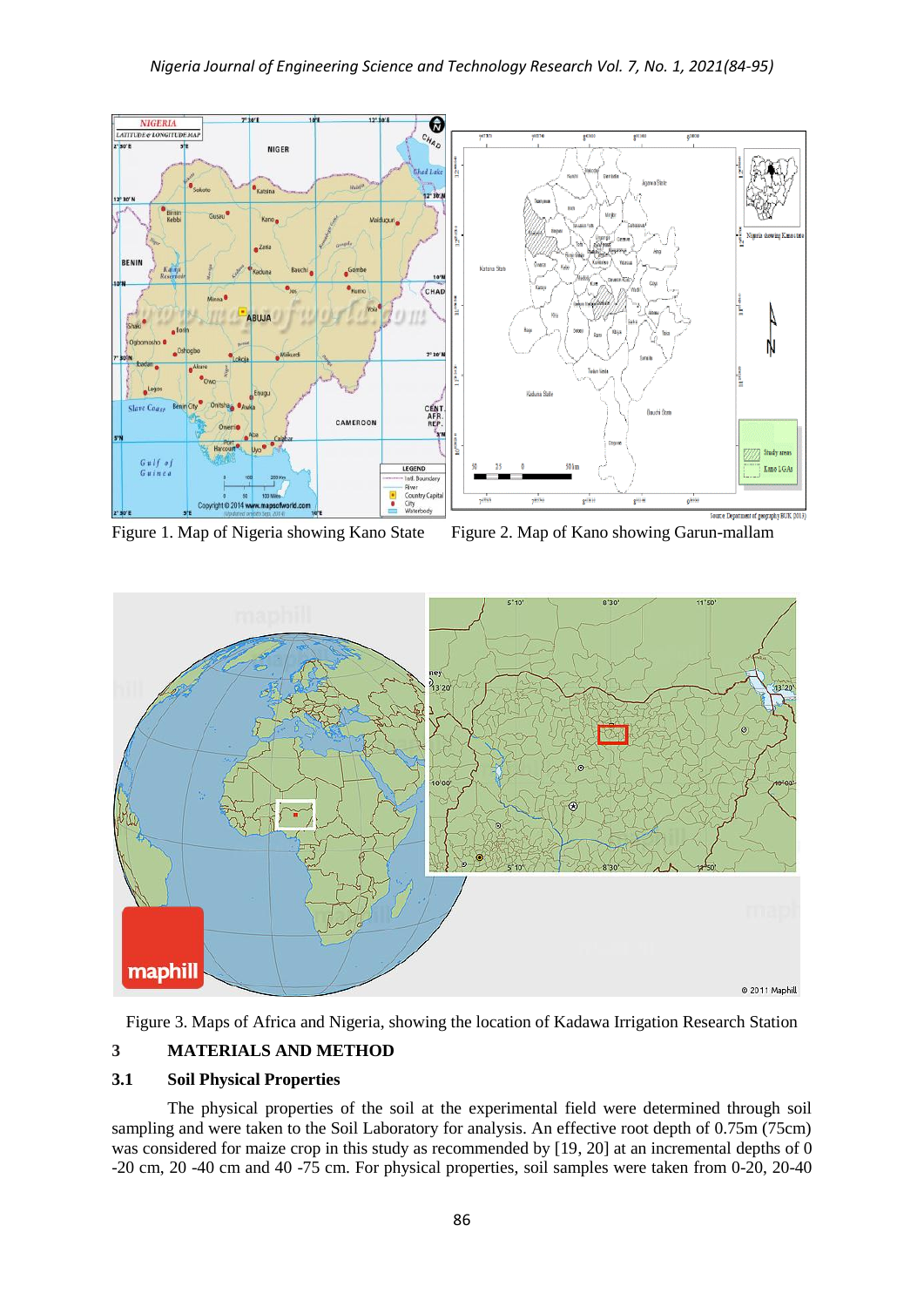and 40-75 cm depths along the soil profile from the 3 selected points, where the moisture content at both field capacity and wilting point condition were determined using pressure plate apparatus while the soil bulk densities were determined through oven-dry method. For the purpose of textural classification, the percentages of silt, clay and sand, were determined by hydrometer method using USDA soil texture classification where individual soil samples were taking at 0-20, 20-40, and 40-75 cm depth along the soil profile from the 3 selected points. The dominant texture class of soil was sandy loam for the entire experimental plots. Table 2 presents the soil physical properties of the soil the experimental site.

| Depth     | $FC(\%) @$          | <b>PWP</b><br>(% ) | <b>Bulk Density</b> | Clay | Silt | Sand | <b>Textural Class</b> |
|-----------|---------------------|--------------------|---------------------|------|------|------|-----------------------|
| (cm)      | 0.33 <sub>bar</sub> | @ 15bar            | $(g/cm^3)$          | (%)  | (%)  | (% ) |                       |
| $0 - 20$  | 35.8                | 6.53               | 1.54                | 14   | 16   | 70   | Sandy Loam            |
| $20 - 40$ | 37.27               | 8.87               | 1.56                | 18   | 16   | 66   | Sandy Loam            |
| $40 - 75$ | 39.6                | 10.1               | 1.5                 | 18   |      | 64   | Sandy Loam            |

Table 2. Soil Physical Properties at the experimental site

## **3.2 Experimental Design and Treatments Description**

The experiment consisted of three (3) levels of irrigation interval (7, 10 and 13 days) and three (3) levels of irrigation depths (Replacements of 100%, 75% and 50% of Total Available Water Capacity, TAWC), which make a total of nine (9) treatments. The experimental treatments were replicated 3 times, making a total of 27 experimental plots considered, laid in Randomized Complete Block Design (RCBD).

|  |  | Table 3. Description of the experimental treatments |  |
|--|--|-----------------------------------------------------|--|
|  |  |                                                     |  |

| Treatment labels  | <b>Treatment Description</b>                                                       |
|-------------------|------------------------------------------------------------------------------------|
|                   |                                                                                    |
| $I_7D_{100\%}$    | 7 day Irrigation Interval with 100% Replacement of Total Available Water Capacity  |
| $I_7D_{75\%}$     | 7 day Irrigation Interval with 75% Replacement of Total Available Water Capacity   |
| $I_7D_{50\%}$     | 7 day Irrigation Interval with 50% Replacement of Total Available Water Capacity   |
| $I_{10}D_{100\%}$ | 10 day Irrigation Interval with 100% Replacement of Total Available Water Capacity |
| $I_{10}D_{75\%}$  | 10 day Irrigation Interval with 75% Replacement of Total Available Water Capacity  |
| $I_{10}D_{50\%}$  | 10 day Irrigation Interval with 50% Replacement of Total Available Water Capacity  |
| $I_{13}D_{100\%}$ | 13 day Irrigation Interval with 100% Replacement of Total Available Water Capacity |
| $I_{13}D_{75\%}$  | 13 day Irrigation Interval with 75% Replacement of Total Available Water Capacity  |
| $I_{13}D_{50\%}$  | 13 day Irrigation Interval with 50% Replacement of Total Available Water Capacity  |

### **3.3 Field Layout**

A total area of 37m x100m (0.37ha) was used as the experimental field. The field was divided into three blocks as (REP. 1, REP. 2 and REP. 3), each measuring 10.75m x100m. On each replication, there were nine experimental treatments. The length of furrow (L) was 90m, while the spacing of the furrow (W) was 0.75m. The furrow had a 'V' shape with an average depth of 15cm and width of 65cm at the top. A buffer space of 2m was considered between the replications while 0.5m space was considered between the treatments in order to minimize the risk of moisture entry between the treatments.

#### **3.4 Irrigation Water Application**

Siphon tube of 7.5 cm diameter and 200 cm long was used to convey water into the furrows. Discharges from the siphon tube were cut-off as soon as the required amount of water was applied. The discharge through the siphon tube into the furrow was computed using equation.

$$
Q = AV \tag{1}
$$

Where: A= cross-sectional area of the siphon  $(m^2)$ , V= velocity of flow  $(m/s)$ . The crosssectional area was determined using equation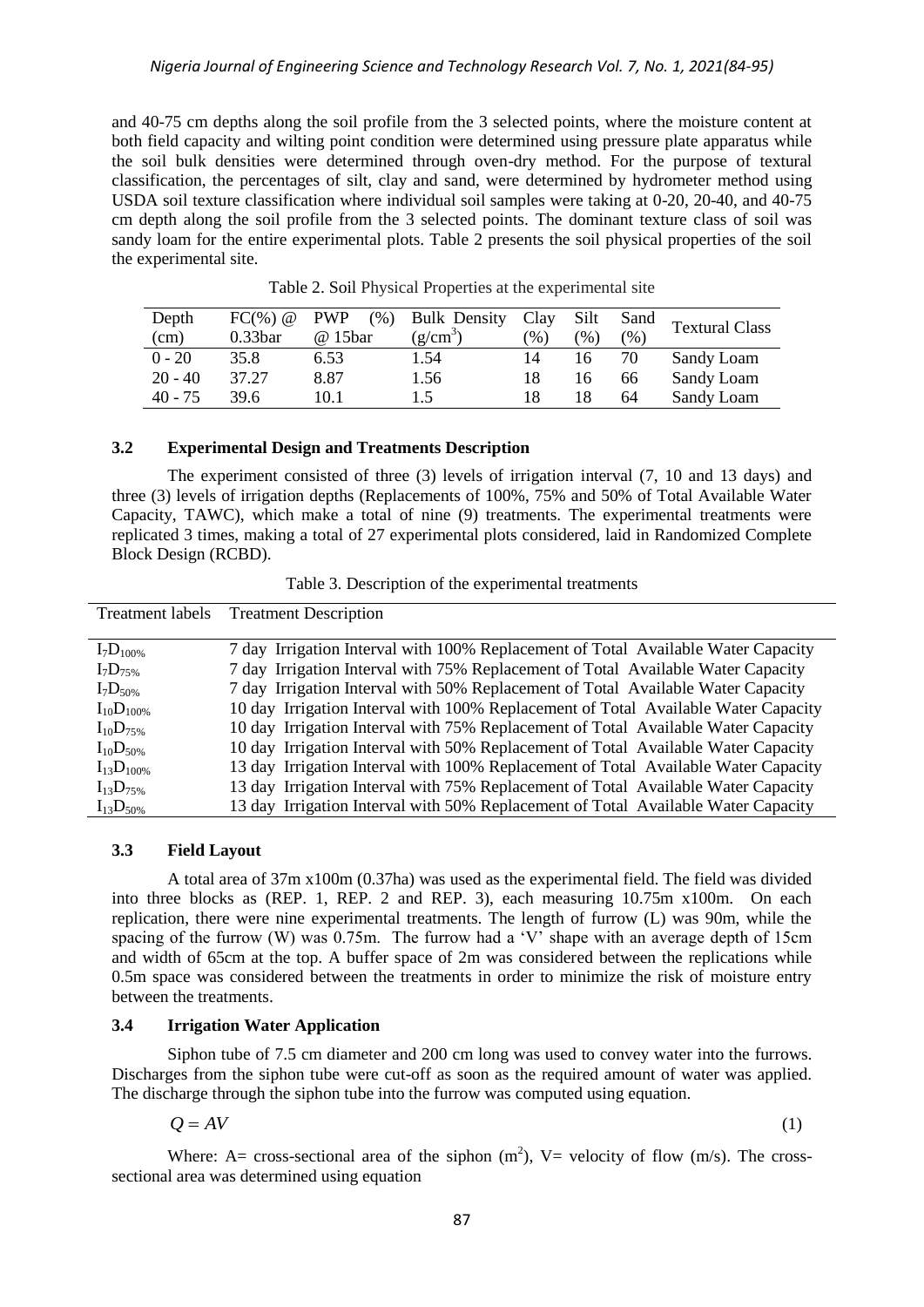$$
A = \pi \left(\frac{d}{2}\right)^2 \tag{2}
$$

Where;  $d =$  Diameter of the tube (m), The velocity of flow was determined using equation.

$$
V = c_d * \sqrt{2gh} \tag{3}
$$

Where; g= Acceleration due to gravity ( $m^2/s$ ),  $c_d$  = Coefficient of discharge, h= Hydraulic head. The coefficient of discharge from the siphon was determined experimentally using volumetric method of determining discharge with a known volume of container.

$$
C_d = \frac{4Q}{\pi d^2 \sqrt{2gh}}\tag{4}
$$

#### **3.5 Irrigation Time**

The irrigation duration for each of the treatment was determined using the relation as recommended by [21] as expressed in equation (5).

$$
t = \frac{W L d}{360Q} \tag{5}
$$

Where: t = Irrigation duration (elapsed time) in hours, Q= Stream size  $(m<sup>3</sup>/s)$ , W= Furrow spacing (m),  $L =$  Furrow lengths (m),  $d =$  depths of water (m).

# **3.6 Soil moisture measurement**

The soil moisture contents of the experimental plots were monitored throughout the growing season using Soil moisture meter (PMS-714) at three different points along the furrow length, representing the upper end, middle and the lower end of the furrow. At each point, soil moistures were taken through an effective root zone depth of 75cm, at incremental depths of 0-20cm, 20-40cm, 40-75 cm, before and after irrigation, as suggested by [22].

#### **3.7 Determination of Crop Water Use**

The amount of moisture used by the crop on each irrigation event was estimated from the soil moisture content measurements made two days after irrigation and just before the next irrigation using Equation 6, given as [23].

$$
CWU = \frac{\sum_{i=1}^{n} ((MC_{2i} - MC_{1i})BD*D_i)}{t}
$$
 (6)

Where: CWU= Crop Water Use (mm),  $MC_{1i} = Soil$  moisture content (%) at the time of first sampling in the i<sub>th</sub> soil layer,  $MC_{2i}$  = Soil moisture content (%) at the time of second in the i<sub>th</sub> Soil layer sampling,  $D_i$  = Depth of ith soil layer (cm), BD = Bulk density of soil (g/cm<sup>3</sup>), n = Number of soil layers sampled in the root zone depth D,  $t =$  Number of days between successive soil moisture content sampling.

# **3.8 Total Available Water Capacity**

The Total Available Water Capacity (TAWC) in the root zone was estimated as the difference between the water content at the field capacity and permanent wilting point. The TAWC was determined on each treatment before irrigation (moisture content at permanent wilting point) and two days after irrigation (moisture content at field capacity) using Soil moisture meter; (PMS-714) as showed in the equation.

$$
TAWC = \sum_{i=1}^{n} ([1000(\theta_{FCi} - \theta_{WPi}) * Z_{ri}])
$$
\n(7)

Where: TAWC = Total Available Water Capacity (mm),  $\theta_{FCi}$  = Soil Moisture Content at Field Capacity  $(\frac{m^3}{m^3})$ , in the ith soil layer,  $\theta_{\text{wpi}} =$  Soil Moisture Content at Permanent Wilting Point  $\binom{m}{n}$  $\frac{m}{m^3}$ ), in the ith soil layer,  $Z_{ri}$  = Effective Root Zone Depth (m) of ith soil layer.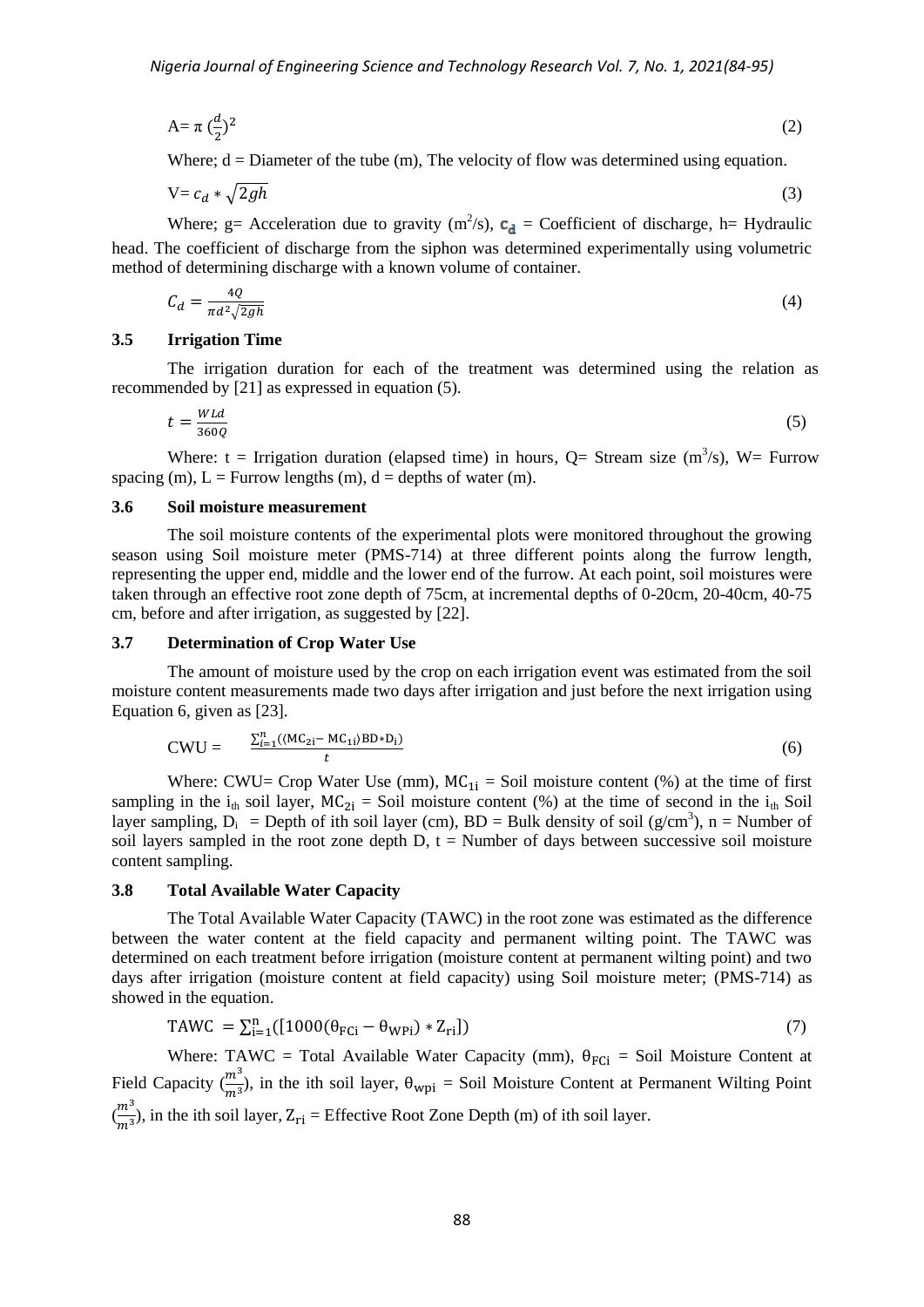#### **3.9 Estimation of Crop Yield**

The plant was hand harvested when a visual inspection indicated that 95% of the plant reached maturity, then it cobs dried and the leaf sheaths have turned brown. The yield of maize per experimental plot was determined first by threshing the maize separately as well as weighing it. It was then converted into kilogram per hectare using equation (7). The weight of the harvested maize was obtained by weighing the threshed maize (dry matter yield at 15% moisture content) on a weighing balance, while the area of the plot was determined by multiplying the length and width of the plot.

$$
Crop yield \left(\frac{Kg}{ha}\right) = \frac{10,000*(weight of harvested \, 2)}{(crop \, 2)}\tag{8}
$$

# **3.10 Determination of Crop Water Stress Index**

The crop canopy temperature  $(T_c)$  of each of the experimental treatments were measured with a portable hand-held infrared thermometer (IRT) that is capable of detecting radiation in the 8–14 µm wave bands (Minolta/Land Cyclops Compaq 3). The crop is viewed using the instrument which is at a distance of 0.50m at an angle of  $35^0$ -  $45^0$  to the horizontal so as to minimize soil background in the course of view. On each treatment, three plants were considered and tagged with a level at intervals between 0-30m, 30-60m and 60-90m. On each plant, four readings of canopy temperatures were measured from four different directions, their average was determined which was used to obtain the canopy temperature of that plant. Midday canopy temperature was used which is the best indicator to detect the crop water stress as concluded by some researchers [24]. The dry and wet bulb temperatures were measured with an aspirated psychrometer at a height of 2.0 m in the open area adjacent to the experimental plots. The mean  $T_a$  was determined from the average of the dry bulb temperature readings during the measurement period. The mean vapor pressure deficit (VPD) was computed as the average of the calculated instantaneous VPDs, using the corresponding instantaneous wet and dry bulb temperatures. The CWSI values were calculated using the procedures of [12]. In this approach, the measured crop canopy temperature was scaled relative to the minimum canopy temperature expected under non water- stress conditions and the maximum temperature under severe water stress. The non-water-stressed baseline for the canopy-air temperature difference (Tc-Ta) versus the vapor pressure deficit (VPD) relationship was determined using the data collected only from the control treatment  $(I_7D_{100\%})$ . The upper (fully stressed) baseline was computed by the canopy temperatures of the fully stressed plants (I13D-50%). Using the upper and lower limit estimates, CWSI was calculated for all the treatments. Moreover, graphical method was used to determine the CWSI. Thus,

$$
CWSI = \frac{A}{B} = \frac{3.8 - 2}{6.5 + 3.8} = 0.175.
$$
\n(9)

The measurement was done at a point when Tc-Ta= -3.8<sup>o</sup>C on the graph when VPD =  $4.9^{\circ}$ C.

#### **3.11 Determination of Water Vapor Pressure**

Water vapor pressure  $(e_s)$  which is the maximum amount of water vapor that air can hold at a given temperature ( $T$  in  $^{\circ}$ C) was calculated using equation (10).

$$
e_s = 0.611 \exp\left(\frac{17.27T}{T + 237.3}\right)
$$

(10)

Where;  $T =$  temperature ( ${}^{\circ}$ C)

# **3.12 Determination of Actual Water Vapor Pressure**

Actual vapor pressure was obtained from an equation involving the relative humidity (*RH*) as shown in equation (11).

$$
e_a = \frac{RH * e_s}{100} \tag{11}
$$

 $RH =$  relative humidity of air  $(\%)$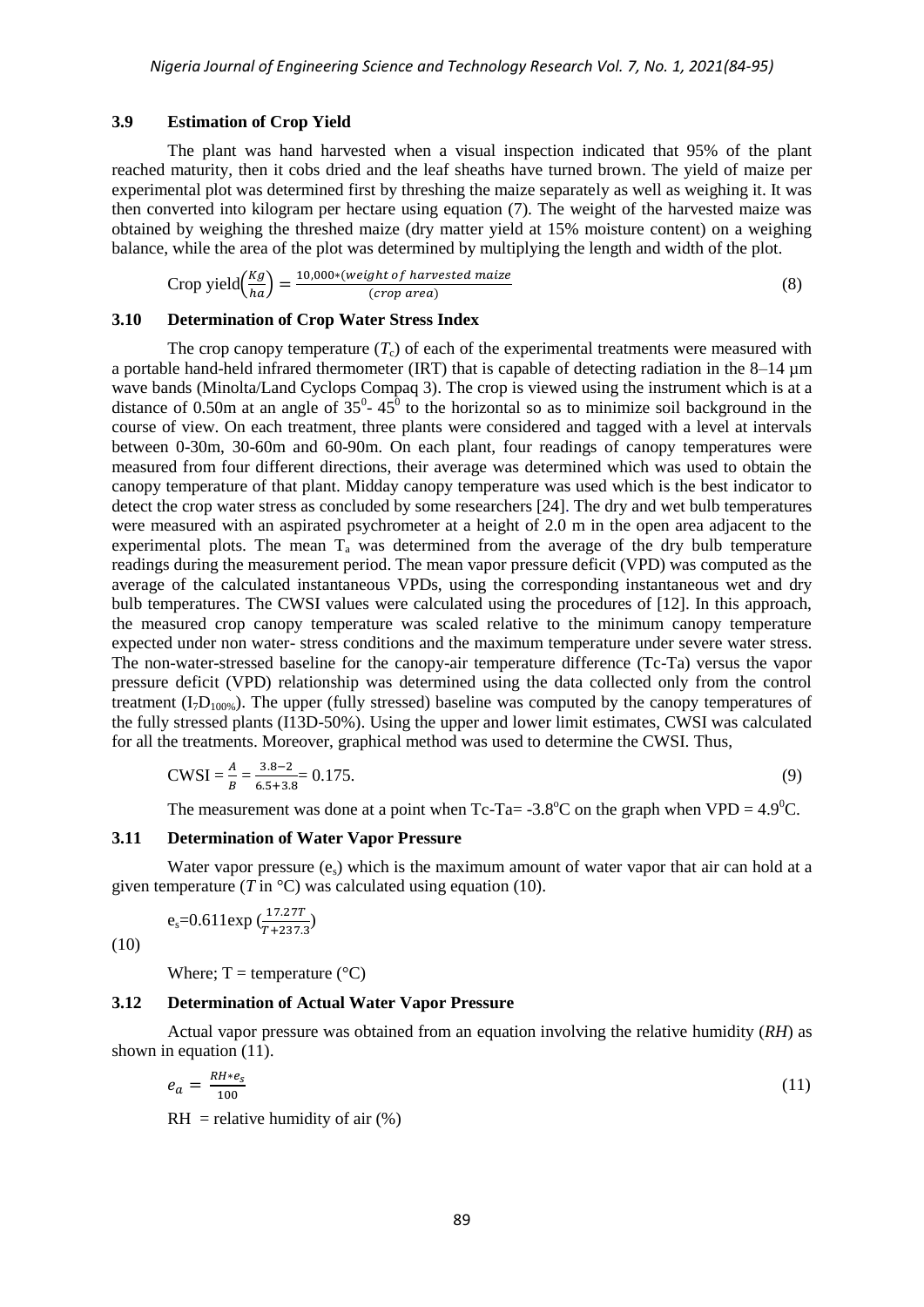#### **3.13 Determination of vapor pressure deficit (VPD)**

Vapor pressure deficit was determined by taking the difference between the amounts of moisture in the air and how much moisture the air can hold when it is saturated as shown in equation (12).

$$
VPD = e_s - e_a \tag{12}
$$

Where;  $e_s$  = water vapor pressure at saturation at a given air temperature,  $e_a$  = actual water vapor pressure (water vapor partial pressure in the atmosphere).

# **3.14 Graphical Determination of Crop Water Stress Index**

Graphically CWSI was determined as the ratio of the vertical distance between the measured canopy-air temperature difference  $(T_c-T_a)$  and the lower baseline to the distance between the lower and upper baselines at the same vapor pressure deficit (VPD).

#### **4 RESULTS AND DISCUSSION**

#### *Effects of Irrigation Depth and Irrigation Interval on Crop Water Stress Index*

Table 4 shows the statistical means of crop water stress index (CWSI) as affected by irrigation depths and intervals at Kadawa which was highly significant at  $P<0.05$  and  $p<0.01$  level. When irrigation depth was adopted, highest CWSI was recorded at  $D_{50\%}$  with 0.604 followed by  $D_{75\%}$  with 0.469 and then the least at  $D_{100\%}$  with 0.338. This was due to reduction in irrigation depth from 0% to 50%. But when irrigation interval was adopted, the highest CWSI was recorded at 13 days irrigation interval with 0.808, followed by 10 days with stress index of 0.464 while the least index was observed at 7 days irrigation interval with 0.140.

| Treatment       | <b>CWSI</b>        |
|-----------------|--------------------|
| <b>Depths</b>   |                    |
| $D_{100\%}$     | 0.338c             |
| $D_{75\%}$      | 0.472 <sub>b</sub> |
| $D_{50\%}$      | 0.604a             |
| <b>Interval</b> |                    |
| 7- Days         | 0.140c             |
| 10-Days         | 0.467 <sub>b</sub> |
| 13-Days         | 0.808a             |
| <b>CV</b>       | 11.208             |
| $R^2$           | 0.982              |
| LSD(5%)         | 0.053              |
| LSD(1%)         | 0.073              |
| Significance    | $\ast\ast$         |

Table 4. Statistical Means of Crop Water Stress Index as affected by Irrigation Depths and Irrigation Intervals at Kadawa in 2013/2014 Dry Season on Maize

*Mean followed by the same letter(s) in a row or column are statistically non significantly P*  $\leq 0.05$ *\*\* = Highly significant difference at 1% level*

*D100%, D75% and D50% are replacements of 100%, 75% and 50% total available water capacities a,b and c= are letters indicating the ranking based on least significance difference*

From Table 5, when irrigation depth was fixed at  $D_{100\%}$ ,  $D_{75\%}$  and  $D_{50\%}$ , 13 days recorded significant higher CWSI followed by 10 days and then 7 days. However, for 13 days, irrigation depth fixed at  $D_{50\%}$  recorded the highest CWSI of 1.00 followed by  $D_{75\%}$  with 0.795, then the less stressed at  $D_{100\%}$  with 0.627. But for 10 days, irrigation depth fixed at  $D_{50\%}$  recorded highest stress with 0.537 and was statistically not significant with 0.476 fixed at  $D_{75\%}$  while least stress was recorded at  $D_{100\%}$  with 0.388 which was also statistically not significant with  $D_{75\%}$ . However for 7 days interval, irrigation depth fixed at  $D<sub>50%</sub>$  recorded the most stressed crop with 0.275 followed by  $D_{75\%}$  with 0.144 while the less stress was recorded at  $D_{100\%}$  with 0.00. Generally, the most stressed maize was at 13 days interval and when irrigation was made at 50% replacement of total available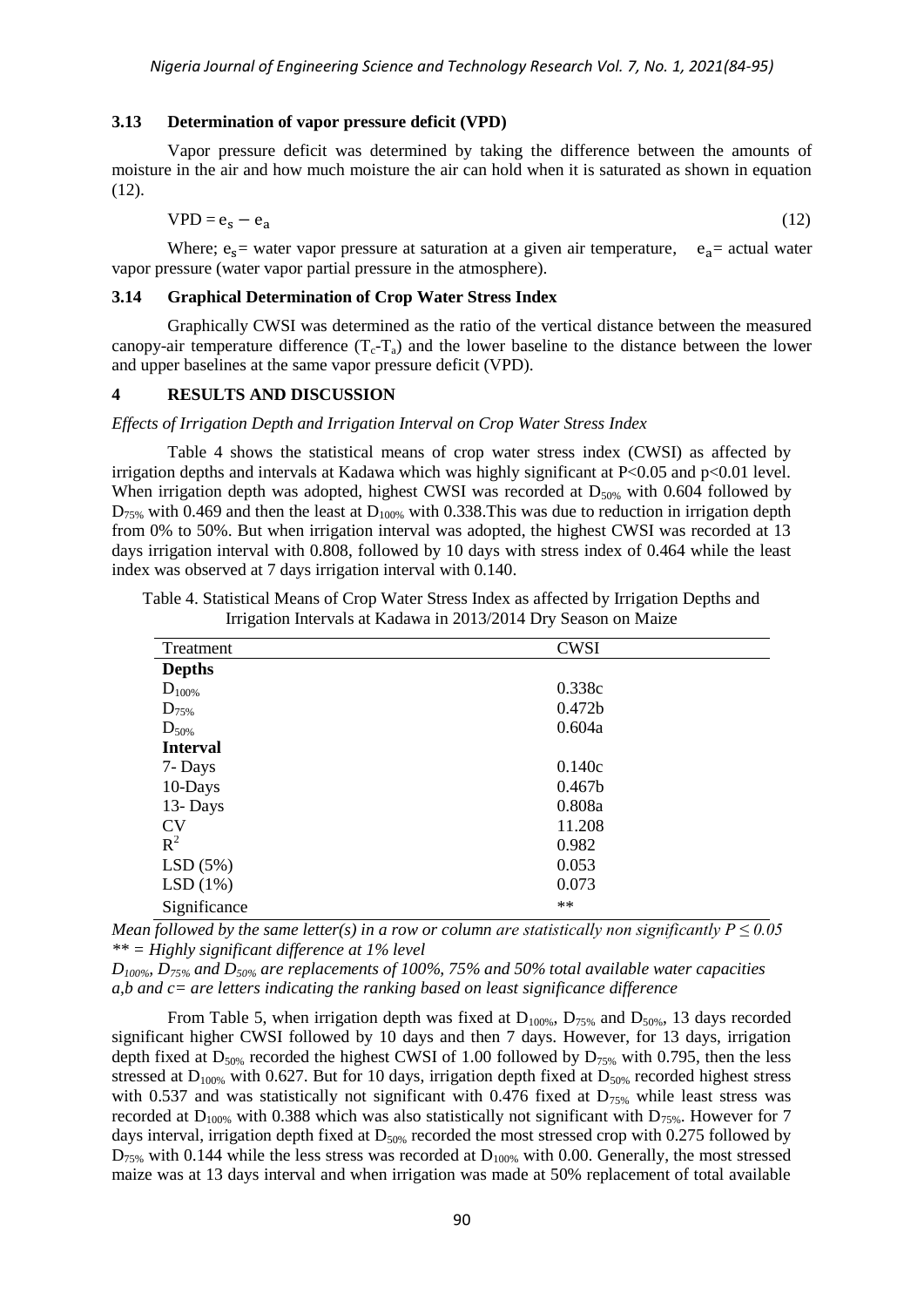water capacity with stress index of 1.00, this was because of the adoption longer irrigation and deficit irrigation while the fully watered maize was at 7 days interval and when irrigation was made at 100% replacement of total available water capacity with stress of 0.00, because the maize was replenished with 100% of the total available water capacity after every 7 days.

Table 5. Interaction of Irrigation Depths and Intervals on Crop Water Stress Index at Kadawa in 2013/2014 Dry Season on Maize

|              | <b>CWSI</b> |         |                    |
|--------------|-------------|---------|--------------------|
| Depths       | 7-Days      | 10-Days | 13-Days            |
| $D_{100\%}$  | 0.000h      | 0.388e  | 0.627c             |
| $D_{75\%}$   | 0.144g      | 0.476de | 0.795 <sub>b</sub> |
| $D_{50\%}$   | 0.275f      | 0.537cd | 1.000a             |
| <b>CV</b>    | 11.208      |         |                    |
| $R^2$        | 0.982       |         |                    |
| LSD(5%)      | 0.092       |         |                    |
| LSD(1%)      | 0.126       |         |                    |
| Significance | ∗           |         |                    |

*Mean followed by the same letter(s) in a row or column are statistically non significantly P*  $\leq 0.05$ *\* =significant difference at 1% level*

*D100%, D75% and D50% are replacements of 100%, 75% and 50% total available water capacities a,b,c,d, e and f = are letters indicating the ranking based on least significance difference*

Table 6 presents the canopy minus air  $(T_c-T_a)$  temperature differences for both the nonstressed (I<sub>7</sub>D<sub>100%</sub>) and the most stressed crop (I<sub>13</sub>D<sub>50%</sub>). The canopy minus air (T<sub>c</sub>-T<sub>a</sub>) temperature differences for the non- stressed crop (which represented lower baseline) had a range of values, fluctuated from -4.4 $^{0}$ C to 4.8 $^{0}$ C while the canopy minus air (Tc-Ta) temperature differences for most-stressed crop (which represented upper baseline) had it temperature ranges of values fluctuated from  $6.5^{\circ}$ C to  $6.8^{\circ}$ C, with an average value of  $6.6^{\circ}$ C.

Table 6. Canopy minus air (Tc-Ta) temperature differences for both the non- stressed and moststressed crop

| canopy minus air                     | canopy minus air (Tc -Ta)   |
|--------------------------------------|-----------------------------|
|                                      |                             |
| (Tc -Ta) temperature differences for | temperature differences for |
| the non-stressed maize               | the most-stressed maize     |
|                                      | $({}^oC)$                   |
| 2.9                                  | 6.8                         |
| 1.5                                  | 6.6                         |
| $-4.4$                               | 6.7                         |
| 0.1                                  | 6.7                         |
| $-2.1$                               | 6.6                         |
| 1.8                                  | 6.5                         |
| 3                                    | 6.6                         |
| 4.8                                  | 6.6                         |
| 3.8                                  | 6.7                         |
|                                      |                             |

Figure 4 shows the upper (stressed) and lower (non-stressed) baselines. The lower baseline gave a linear relationship when canopy minus air (*T*c -*T*a) temperature differences was plotted against vapor pressure deficit (VPD) with an equation (14).

$$
T_c - T_a = 10.28 - 2.899 VPD
$$
\n(14)

The upper baseline was represented with a horizontal line, having an average value of  $6.6^{\circ}$ C with an equation (15).

$$
T_c - T_a = 6.6^\circ C
$$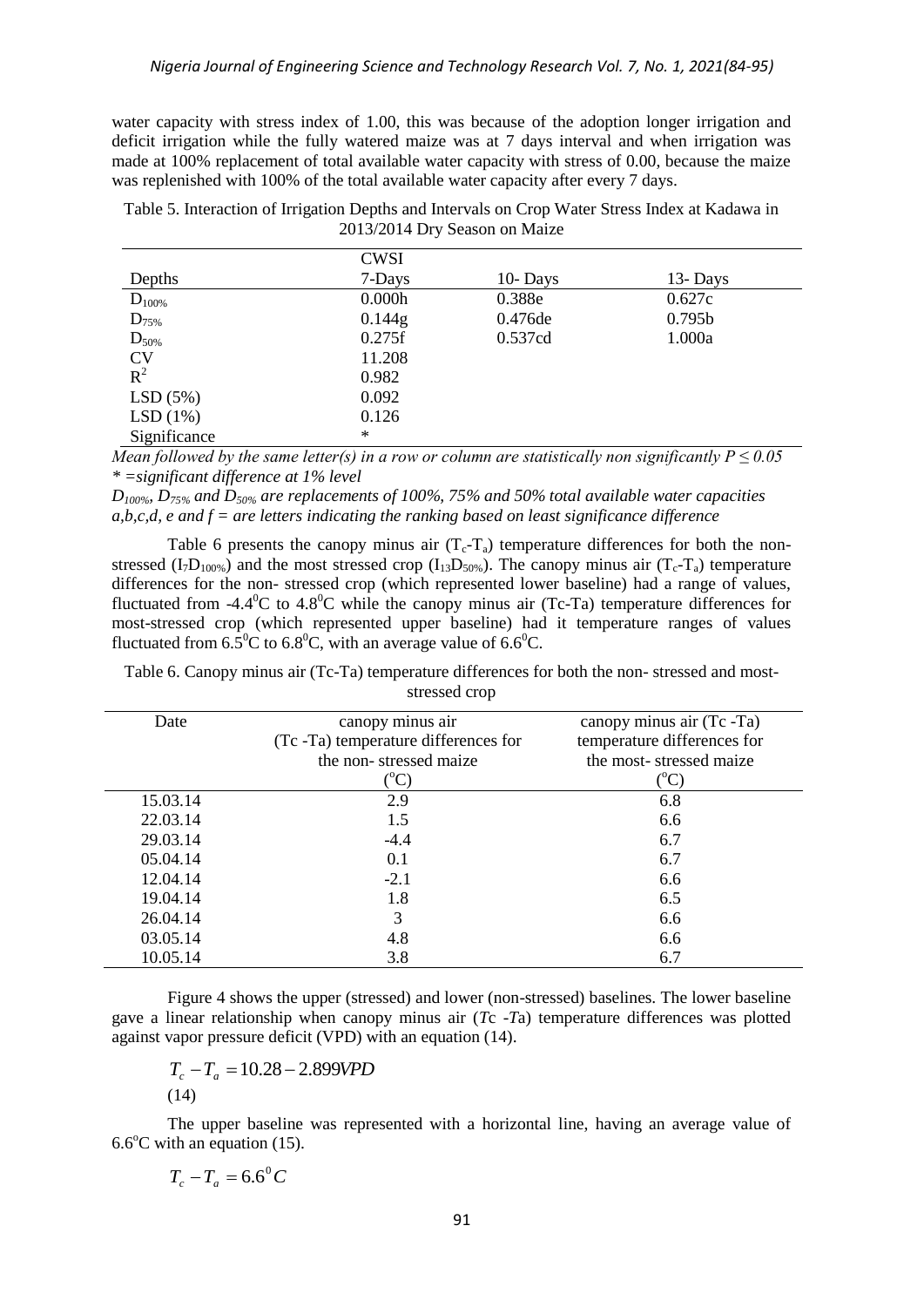#### *Nigeria Journal of Engineering Science and Technology Research Vol. 7, No. 1, 2021(84-95)*

This suggests that the temperature difference between canopy and air  $(T_c-T_a)$  for the stressed crop was not responding with Vapor Pressure Deficit (VPD). This was due to moisture stress imposed on the plant, which affect the leave transpiration as the stomata closed completely. A crop water stress index of 0.175 was obtained from the graph (Fig. 4), which indicated that all treatments with less than or equal to 0.175 were not stressed while those above 0.175 were stressed. [25, 26] reported similar observations in CWSI trend in the cases of water deficit stress. [27] Reported 0.28 for maize and 0.15 for black gram. However, irrigating maize crop at 7 days interval with 100% replacement of total available water capacity  $(I<sub>7</sub>D<sub>100%</sub>)$  was considered to be fully watered because it CWSI value (0.0) was less than that obtained from the graph (0.175) while irrigating maize crop at 13 days interval with 50% replacement of total available water capacity was considered to be fully stressed, because its CWSI value (1.0) was greater than that obtained from the graph (0.175).



Figure 4. Baselines of Maize as influenced by irrigation interval and irrigation depth at Kadawa during 2013/2014 dry Season.

Table 7 presents the crop water stress index for all the treatments as it affect maize yield. The highest crop water stress index (1.00) was recorded on the most stressed crop, which was irrigated at 13 days interval with replacement of 50% total available water capacity  $(I_{13}D_{50\%})$ , this was due to the imposed of longer irrigation frequency and reduction of irrigation depth from 100% to 50%. The least stress index (0.00) was recorded on the fully watered crop which was irrigated at 7 days interval with the replacement of 100% total available water capacity  $(I<sub>1</sub>D<sub>100%</sub>)$ , because the crop was replenished with 100% of the total available water capacity weekly. Table 7 also shows that crop water stress index was increasing with an increase in irrigation interval from 7, 10 to 13 days and also with decreased in irrigation depth from 100% to 50% replacement of the total available water capacity. This was due to longer irrigation period and irrigation deficit.

| Table 7. Crop Water Stress Index of maize as affected by Seasonal Water Applied at Kadawa |                               |  |  |
|-------------------------------------------------------------------------------------------|-------------------------------|--|--|
|                                                                                           | during $2013/2014$ dry season |  |  |

| Treatment         | <b>CWSI</b> |
|-------------------|-------------|
| $I_7D_{100\%}$    | $\Omega$    |
| $I_7D_{75\%}$     | 0.144       |
| $I_7D_{50\%}$     | 0.275       |
| $I_{10}D_{100\%}$ | 0.388       |
| $I_{10}D_{75\%}$  | 0.476       |
| $I_{10}D_{50\%}$  | 0.537       |
| $I_{13}D_{100\%}$ | 0.627       |
| $I_{13}D_{75\%}$  | 0.795       |
| $I_{13}D_{50\%}$  |             |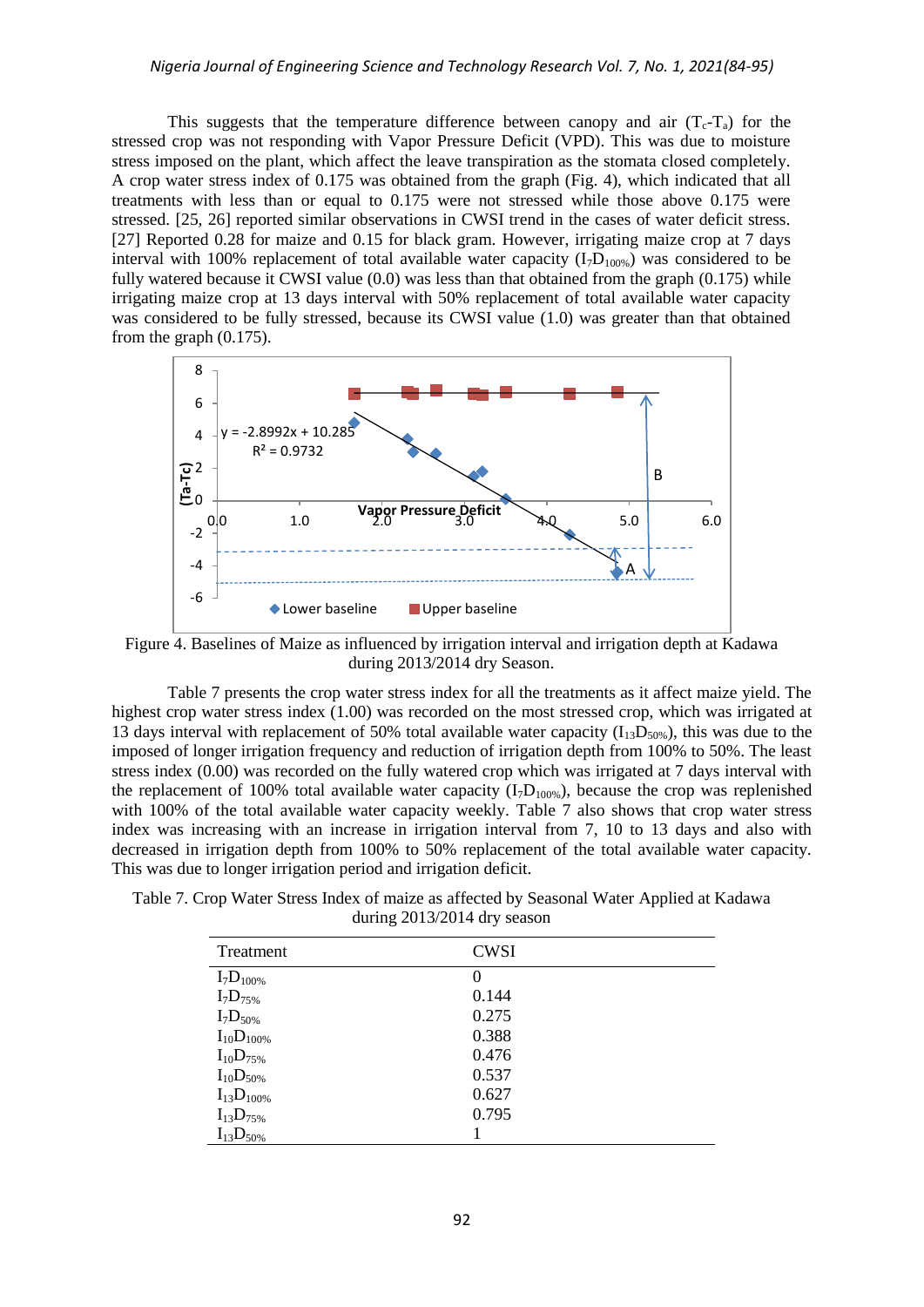Figure 5 shows the effect of crop water stress index on yield. A negative linear relationship was obtained when yield was plotted against CWSI, with coefficient of determination  $(R^2=0.906)$ . [28] reported similar trend when CWSI was plotted against yield for maize.



Figure 5. Crop water stress index of Maize as affected by maize yield during the 2013/2014 dry season

The most stressed crop was at I13D-50% with stress index of 1.00 and 1200 kg/ha yields while the fully watered crop was at I7D-100% with stress index of 0.00 and 3580 kg/ha yields. The results showed that the yield decreases with increase in crop water stress index. From the graph, a crop water stress index of 0.175 was obtained which was close to 0.2 threshold recommended by [29].

# **5 CONCLUSIONS**

A threshold value of 0.175 crop water stress index for the trial crop was obtained from the study, which means treatments with stress index of less than or equal to  $0.175 \le 0.175$ ) were not stressed while those above  $0.175$  ( $>0.175$ ) were stressed. This indicated the option of reducing the total inflow time, net irrigation depth or increasing irrigation intervals by the irrigators.

#### **REFERENCES**

- 1. Shankar, V., Ojha, C.S.P. and Hari Prasad, K.S. (2012). The Knowledge of Crop Water. *International Journal of Agricultural and Biosystem Engineering*, vol. 6, no. 3, pp. 77-86.
- 2. Yuan, G., Luo, Y., Sun, X. and Tang, D. (2004). Evaluation of a crop water stress index for detecting water stress in winter wheat in the North China Plain. *Agric. Water Manage*., vol. 64, pp. 29-40.
- 3. Rutilo, L.L., Ramón, A.R., Ignacio, S.C., Waldo, O.B. and Victor, G.L. (2011). Evapotranspiration and Crop Water Stress Index in Mexican Husk Tomatoes (Physalis ixocarpa Brot), Evapotranspiration From Measurements to Agricultural and Environmental Applications. *Dr. Giacomo Gerosa(Ed.), ISBN:978-953-307-512-9, In Tech.*, pp. 188-210.
- 4. Wolpert, A. (1962). Heat transfer analysis of factors affecting plant leaf temperature: significance of leaf hair. *Plant Physiology*, vol. 37, no. 2, pp. 113-120.
- 5. Gates, D.M. (1964). Leaf temperature and transpiration. *Agronomy Jour.*, vol. 56, no. 3, pp.:273-278.
- 6. Linacre, E.T. (1964). A note on a feature of leaf and air temperatures. *Agric Meteorol*., vol. 1, no. 1, pp. 66-72.
- 7. Conaway, J. and Van Bavel, C.H.M. (1967). Evaporation from a wet soil surface calculated from radiometrically determined surface temperatures. *Journal of Applied Meteorol*., vol. 6, no. 4, pp. 650-655.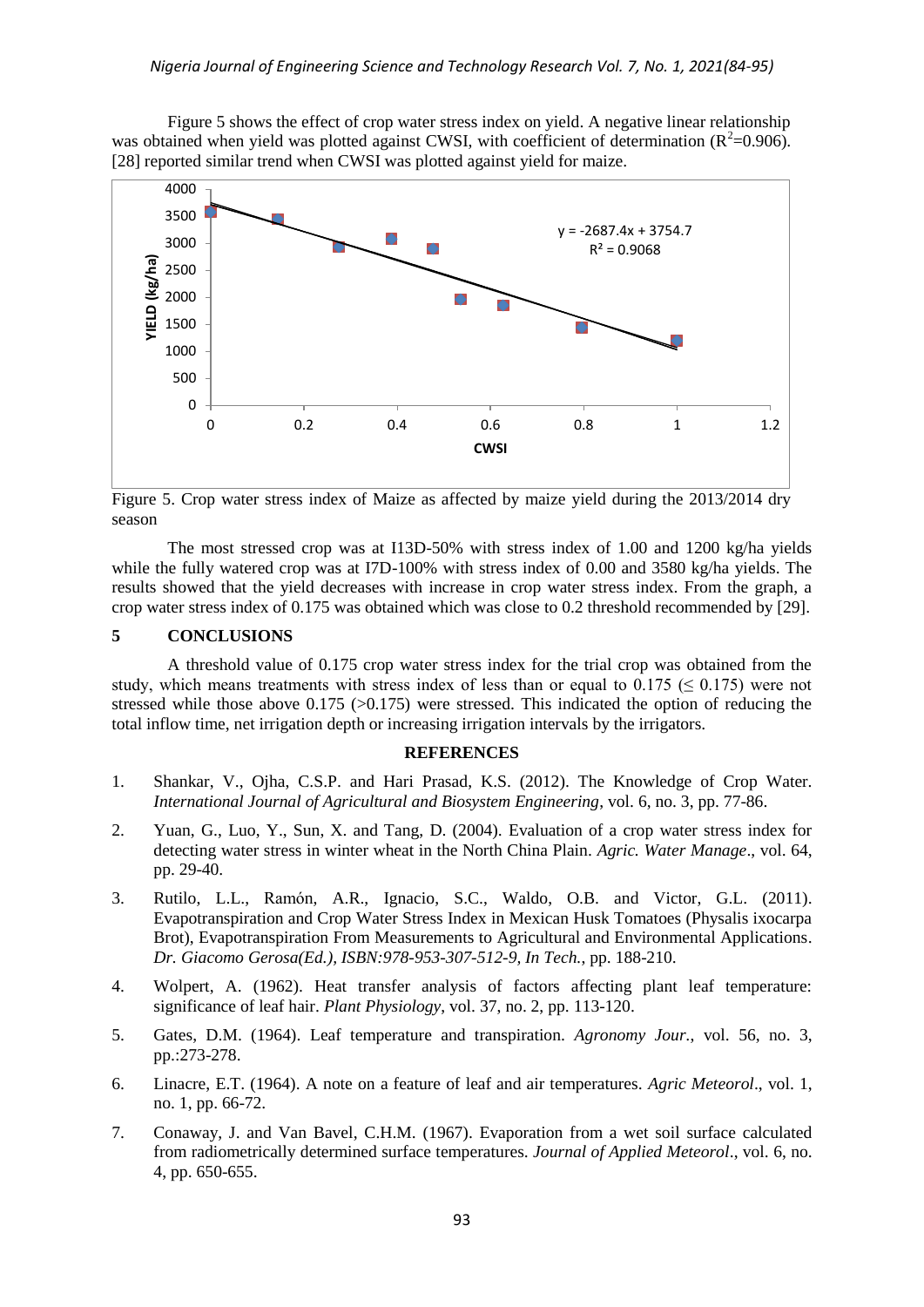- 8. Fuchs, M. and Tanner, C.B. (1966). Infrared thermometry of vegetation. *Agron Journal*, vol. 58, no. 6, pp. 597-601.
- 9. Carlson, R.E., Yarger, D.N. and Shaw, R.H. (1972). Environmental influences on the leaf temperatures of two soybean varieties grown under controlled irrigation. *Agron Journal,* vol. 64, no. 2, pp. 224-229.
- 10. Jackson, R.D., Idso, S.B., Reginato, R.J. and Pinter, P.J. (1981). Canopy temperature as a crop water stress indicator. *Water Resour Res*., vol. 17, no. 4, pp. 1133-1138.
- 11. Jackson, R.D. (1982). Canopy temperature and crop water stress*. In: Hillel D (ed.) Advances in Irrigation. Academic, New York*, pp. 43-85.
- 12. Idso, S.B., Jackson, R.D., Pinter Jr., P.J., Reginato, R.J., and Hatfield, J.L. (1981). Normalizing the stress degree day for environmental variability. *Agric. Meteorol*., vol. 24, pp. 45-55.
- 13. Bucks, D., Nakavamma, F., French, O., Regard, W. and Alexander, W. (1985*).* Irrigated guayule evapotranspiration and plant water stress. *Agricultural water management*, vol. 10. pp. 61-79.
- 14. Pandey, R.K., Maranville, J.W. and Admou, A. (2000). Deficit irrigation and nitrogen effects on maize in a Sahelian enviroment. I. Grain yield and yield components. *Agric. Water Manage*., vol. 46, no. 1, pp. 1-13.
- 15. Cakir, R. (2004). Effect of water stress at different development stages on vegetative and reproductive growth of maize. *Field Crops Research*, vol. 89, pp. 1-16.
- 16 Food Agricultural Organization (1979). Yield response to water by J. Doorenbos & A.H. Kassam. Irrigation and Drainage Paper No.33. FAO, Rome Irrigation and Drainage Paper 33. Rome, Italy, pp. 2-40.
- 17. Stewart, B.A. and Musick, J.T. **(**1982). Conjunctive use of irrigation and rainfall in semi-arid regions. *Advances in Agronomy*, vol. 1, pp. 1-23.
- 18. Food Agricultural Organization (2013). Water Development and Management Unit. Crop Water Information for Maize, vol. 23, pp. 39-49.
- 19. Andreas, P.S. and Karen, F. (2002). Crop Water Requirements and irrigation Scheduling. *Irrigation Manual. Module 4*, pp. 75-77.
- 20. Hussaini, M.A., Othman, M.K., Ishyaku, M.F. and Falaki, A.M. (2008). Response of Cowpea (Vigna unguiculata L. Walp) to Methods and Levels of Irrigation Under Varying Fertilizer Levels in a Semi-arid Region of Nigeria. *Journal of Food, Agriculture & Environment*, vol. 2, no. (3&4), pp. 137-140.
- 21. Michael, A.M. (1978). Irrigation theory and practice, 1<sup>st</sup> Edition. *Vikas Publishing House Pvt Ltd., New Delhi*, pp. 510-511.
- 22. Merriam, J.L. and Keller, J. (1978). Irrigation system evaluation: A guide for management. *Dept. of Agric. and Irrig. Engg. Utah State Univ. USA*, pp. 1-271.
- 23. Michael, A.M. (1999). Irrigation theory and practice. Vikas Publishing House, New Delhi, India, pp. 530-539.
- 24. Alves, I. and Pereira, L.S. (2000). Non-water-stressed baselines for irrigation scheduling with infrared thermometers: a new approach. *Irrigation Sciences*, vol. 19, pp. 101-106.
- 25. Irmak, A., Batchelor, W.D., Jones, J.W., Irmak, S., Paz, J.O., Beck, H.W. and Egeh, M. (2002). Relationship between plant available soil water and yield for explaining soybean yield variability. *Applied Engineering in Agriculture*, vol. 18, pp. 471-482.
- 26. Greaves, G.E. and Wang, Y.M. (2017). The effect of water stress on radiation interception, radiation use efficiency and water use efficiency of maize in a tropical climate. *Turkish Journal of Field Crops*, vol. 22, pp. 114-125.